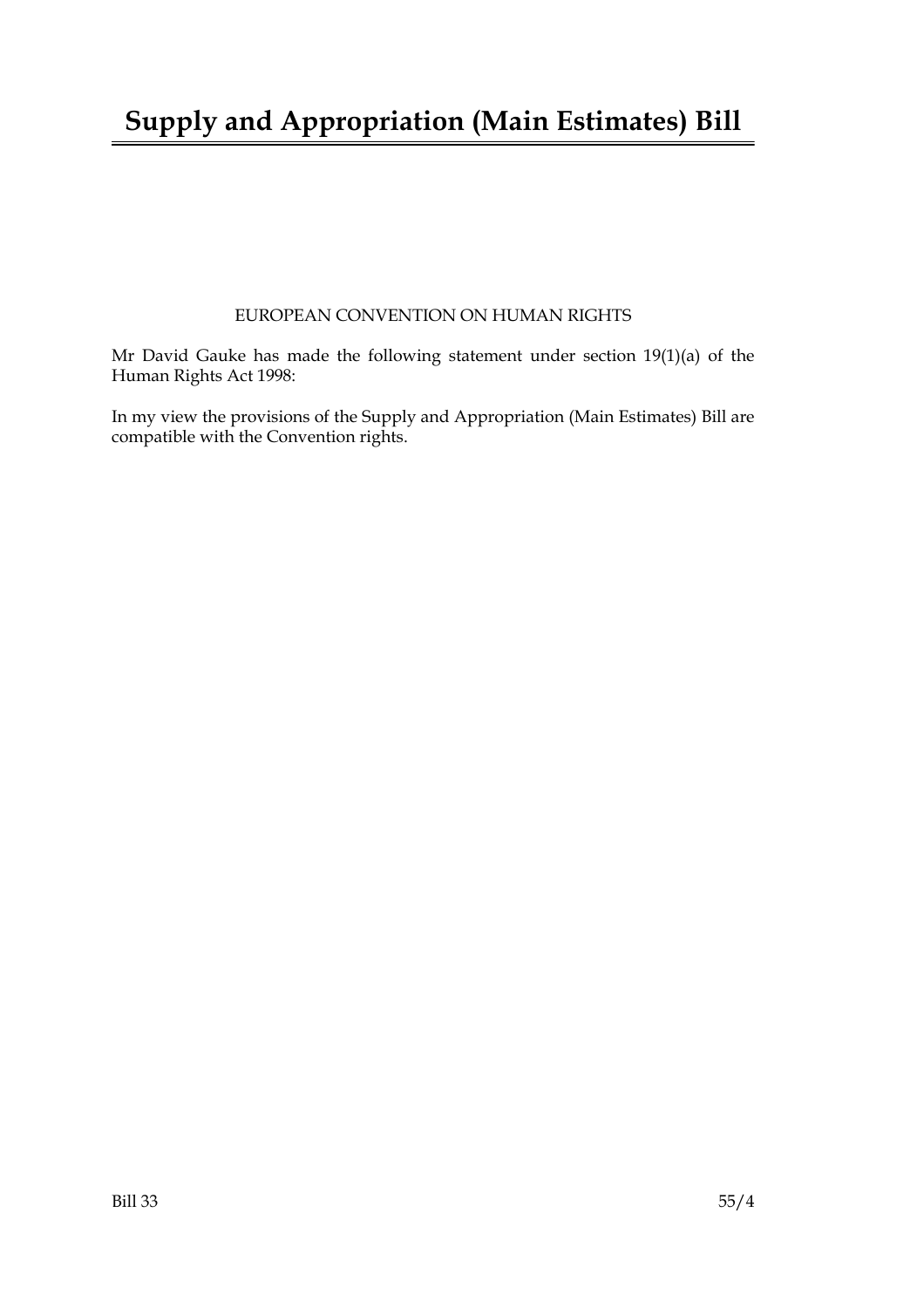# **Supply and Appropriation (Main Estimates) Bill**

## **CONTENTS**

- 1 Main authorisation for use of resources for 2014-15
- 2 Main authorisation for issue of money out of Consolidated Fund in 2014-15
- 3 Appropriation of resources authorised for use for year 2014-15
- 4 Appropriation of money authorised for issue in year 2014-15
- 5 Appropriation and other use of income
- 6 Operation from beginning of financial year
- 7 Interpretation
- 8 Short title

Schedule — Appropriations for financial year 2014-15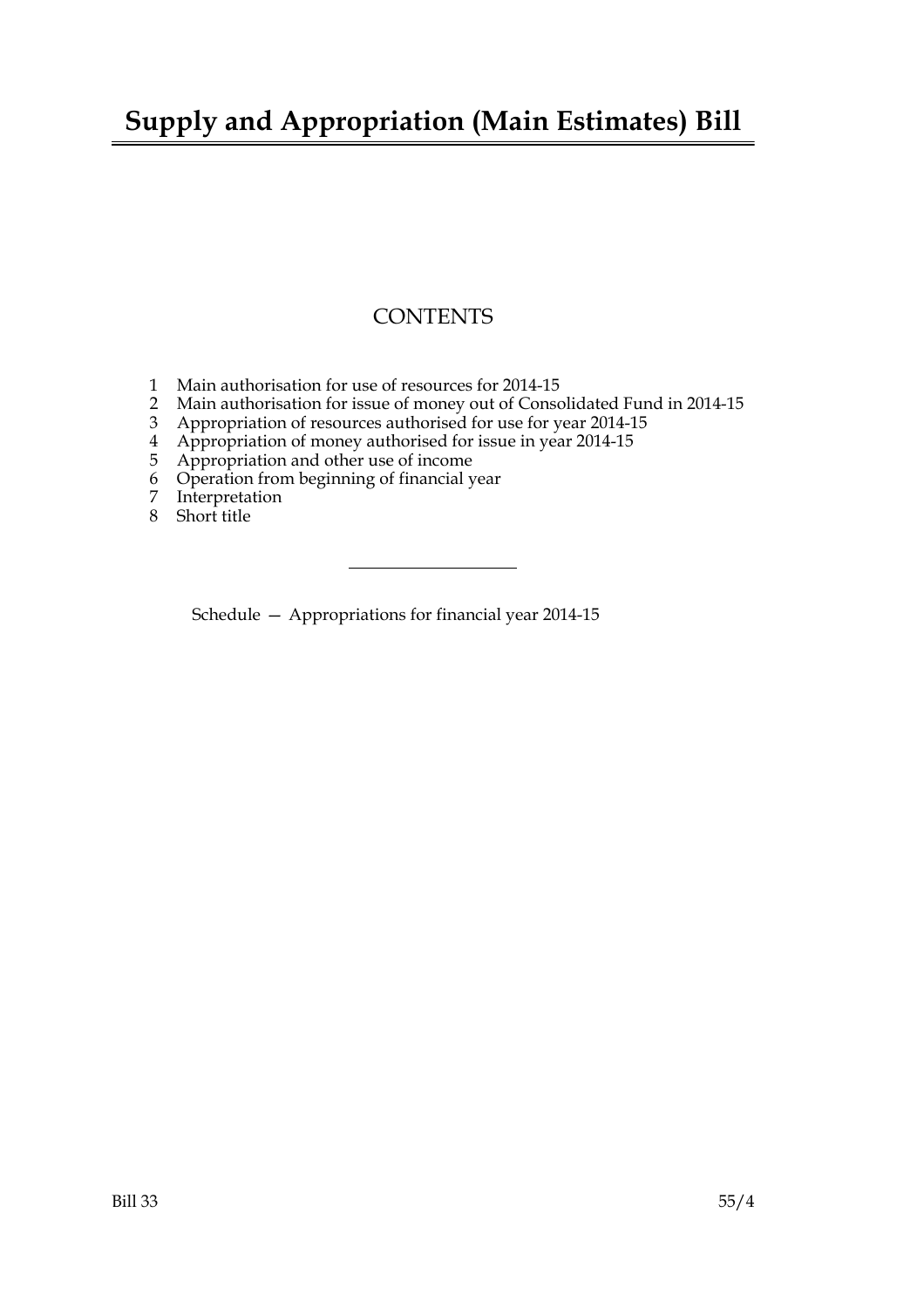A

# **BILL**

#### TO

Authorise the use of resources for the year ending with 31 March 2015; to authorise both the issue of sums out of the Consolidated Fund and the application of income for that year; and to appropriate the supply authorised for that year by this Act and by the Supply and Appropriation (Anticipation and Adjustments) Act 2014.

HEREAS the Commons of the United Kingdom in Parliament assembled have resolved to authorise the use of resources and the issue of sums out of the Consolidated Fund towards making good the supply which they have granted to Her Majesty in this Session of Parliament:— W

Be it therefore enacted by the Queen's most Excellent Majesty, by and with the advice and consent of the Lords Spiritual and Temporal, and Commons, in this present Parliament assembled, and by the authority of the same, as follows: -

#### **1 Main authorisation for use of resources for 2014-15**

- (1) The amount up to which there is authorisation for the use of resources for the year ending with 31 March 2015 is increased by £335,914,586,000.
- (2) Of the amount authorised by subsection  $(1)$ 
	- (a) £302,541,932,000 is authorised for use for current purposes; and
	- (b) £33,372,654,000 is authorised for use for capital purposes.

#### **2 Main authorisation for issue of money out of Consolidated Fund in 2014-15**

The amount up to which the Treasury has authorisation—

- (a) to issue money out of the Consolidated Fund, and
- (b) to apply it in the year ending with 31 March 2015 for expenditure authorised by Parliament, *10*

is increased by £260,676,983,000.

#### **3 Appropriation of resources authorised for use for year 2014-15**

(1) The aggregate of the following (which is £571,472,304,000) is appropriated for the year ending with 31 March 2015 in accordance with subsections  $(2)$  to  $(4)$  -*15*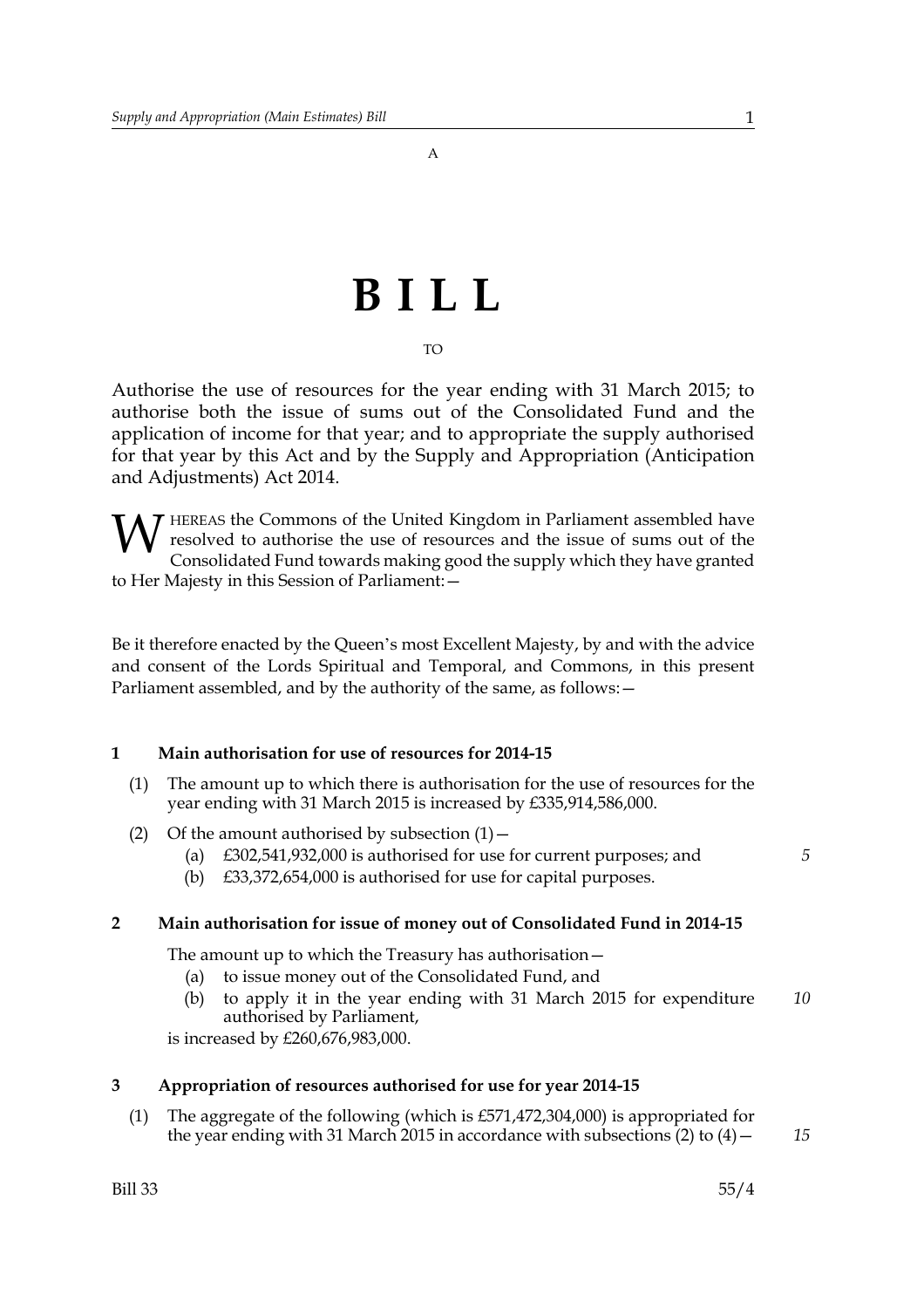- (a) the amount of resources the use of which for that year is authorised by section 1(1) of the Supply and Appropriation (Anticipation and Adjustments) Act 2014; and
- (b) the amount of resources the use of which for that year is authorised by section 1(1).

*5*

- (2) The amount of resources which is
	- (a) set out in each of the Scheduled Estimates, and
	- (b) identified in that Estimate as a net amount authorised subject to a particular Departmental Expenditure Limit,

is appropriated by this Act for use, for current or for capital purposes (according to how it is identified in the Estimate), in respect of any relevant DEL matter. *10*

- (3) The amount of resources which is  $-$ 
	- (a) set out in each of the Scheduled Estimates, and
	- (b) identified in that Estimate as a net amount of Annually Managed Expenditure, *15*

is appropriated by this Act for use, for current or for capital purposes (according to how it is identified in the Estimate), in respect of any relevant AME matter.

- (4) The amount of resources which is  $-$ 
	- (a) set out in each of the Scheduled Estimates, and
	- (b) identified in that Estimate as a net amount of Non-Budget Voted Expenditure,

is appropriated by this Act for use, for current or for capital purposes (according to how it is identified in the Estimate), in respect of any relevant NBVE matter. *25*

(5) Section 5(4) applies (instead of subsections (2) to (4)) to any amount of resources set out in a Scheduled Estimate if it is identified in that Estimate as representing the amount of an estimated surplus.

#### **4 Appropriation of money authorised for issue in year 2014-15**

- (1) The aggregate of the following (which is £470,617,933,000) is appropriated for the year ending with 31 March 2015 in accordance with subsection  $(2)$  –
	- (a) the amount of money the issue of which out of the Consolidated Fund is authorised by section 1(3) of the Supply and Appropriation (Anticipation and Adjustments) Act 2014; and
	- (b) the amount of money the issue of which out of that Fund is authorised by section 2.
- (2) The amount of money which is set out in each of the Scheduled Estimates and identified in that Estimate as a net cash requirement is appropriated for expenditure—
	- (a) on any use of resources that has been authorised by Parliament in relation to the department or other person to which the Estimate relates, or in relation to the service to which it relates; or
	- (b) for any other purpose specified in that Estimate as a purpose for which that money may be applied.

*20*

*30*

*35*

*45*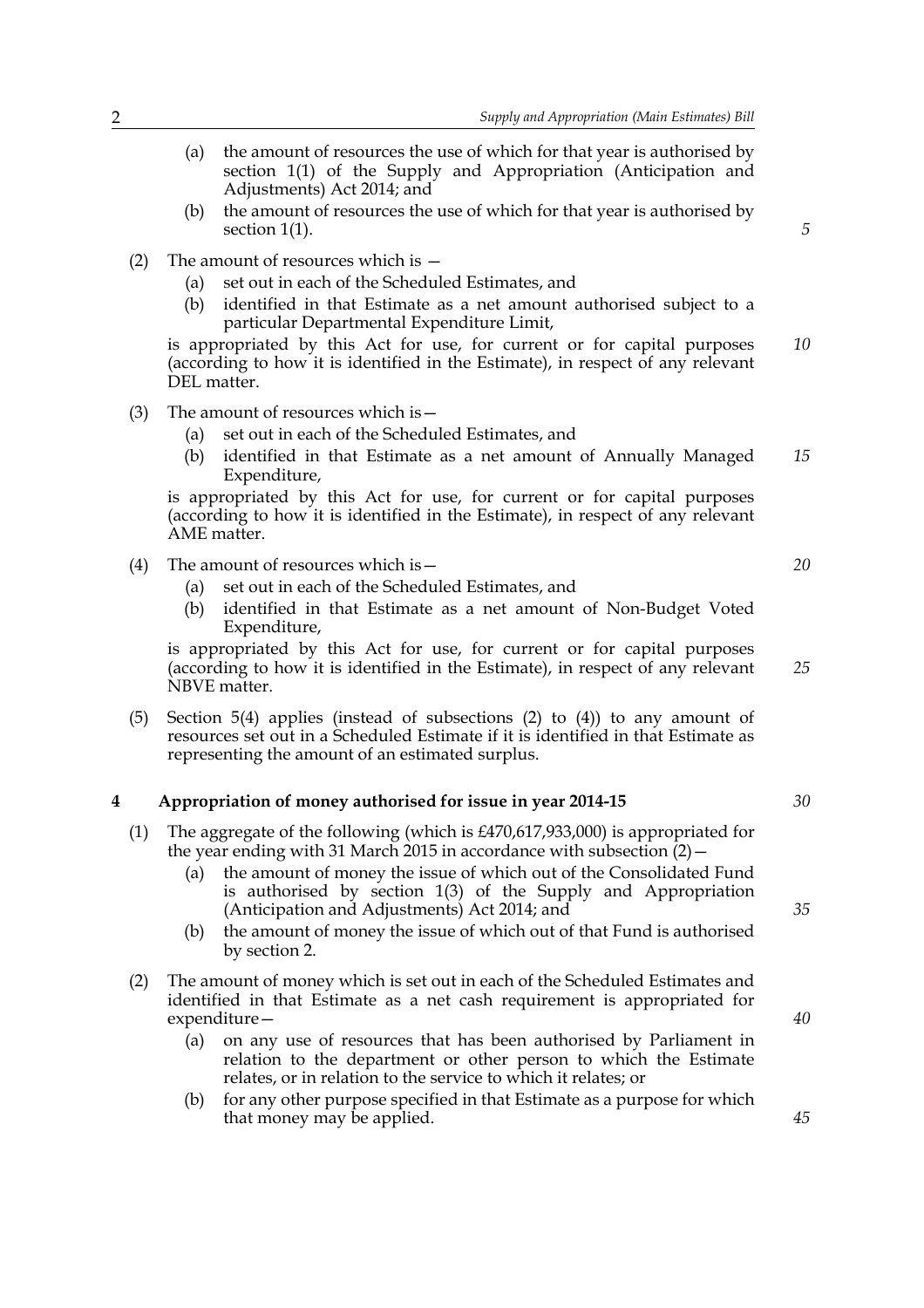(3) Section 5(4) applies (instead of subsection (2) of this section) to any amount of money set out in a Scheduled Estimate if it is identified in that Estimate as representing the amount of an estimated surplus.

#### **5 Appropriation and other use of income**

- (1) Subsections (2) to (4) make provision (instead of imposing limits on appropriations in aid under section 2 of the Government Resources and Accounts Act 2000) about the use of income arising for the year ending with 31 March 2015 from matters specified in the Scheduled Estimates as matters from which income may arise.
- (2) Income specified in a Scheduled Estimate may be appropriated for use for current or capital purposes (according to the nature of the income)— *10*
	- (a) where the matters from which the income may arise are specified in relation to a particular Departmental Expenditure Limit, in respect of relevant DEL matters;
	- (b) where the matters from which the income may arise are specified in relation to an amount of Annually Managed Expenditure, in respect of relevant AME matters; and *15*
	- (c) where the matters from which the income may arise are specified in relation to an amount of Non-Budget Voted Expenditure, in respect of relevant NBVE matters.
- (3) This section authorises an appropriation of income to the extent only that the appropriation is made in accordance with any applicable rules about the appropriation of income that have been—
	- (a) issued by the Treasury; and
	- (b) laid before the House of Commons before the passing of this Act.
- (4) Where an amount specified in a Scheduled Estimate is identified as representing the amount of an estimated surplus, appropriations of income in respect of any matter are authorised by this section to the extent only that—
	- (a) they are consistent, in the opinion of the Treasury, with financial planning that is calculated to produce a surplus of at least that amount; or *30*
	- (b) they are authorised by a direction given by the Treasury for the purpose of anticipating a proposal for the reduction or elimination of the estimated surplus by a subsequent Act relating to financial supply and appropriation.
- (5) All amounts of money received in the year ending with 31 March 2015 in respect of any matter whatever by a department or other person to whom a Scheduled Estimate relates, or in respect of any service to which a Scheduled Estimate relates, must be paid into the Consolidated Fund, unless—
	- (a) the appropriation for any other use of those amounts, or of the accrued amounts in respect of which they are received, is authorised by this section or any other enactment; or *40*
	- (b) they are dealt with in some other manner in accordance with any other enactment or in consequence of the exercise of a power conferred by any other enactment.
- (6) Where the Treasury determine that there has been or is likely to be a contravention of this section, the Treasury may give the person appearing to

*5*

*25*

*20*

*35*

*45*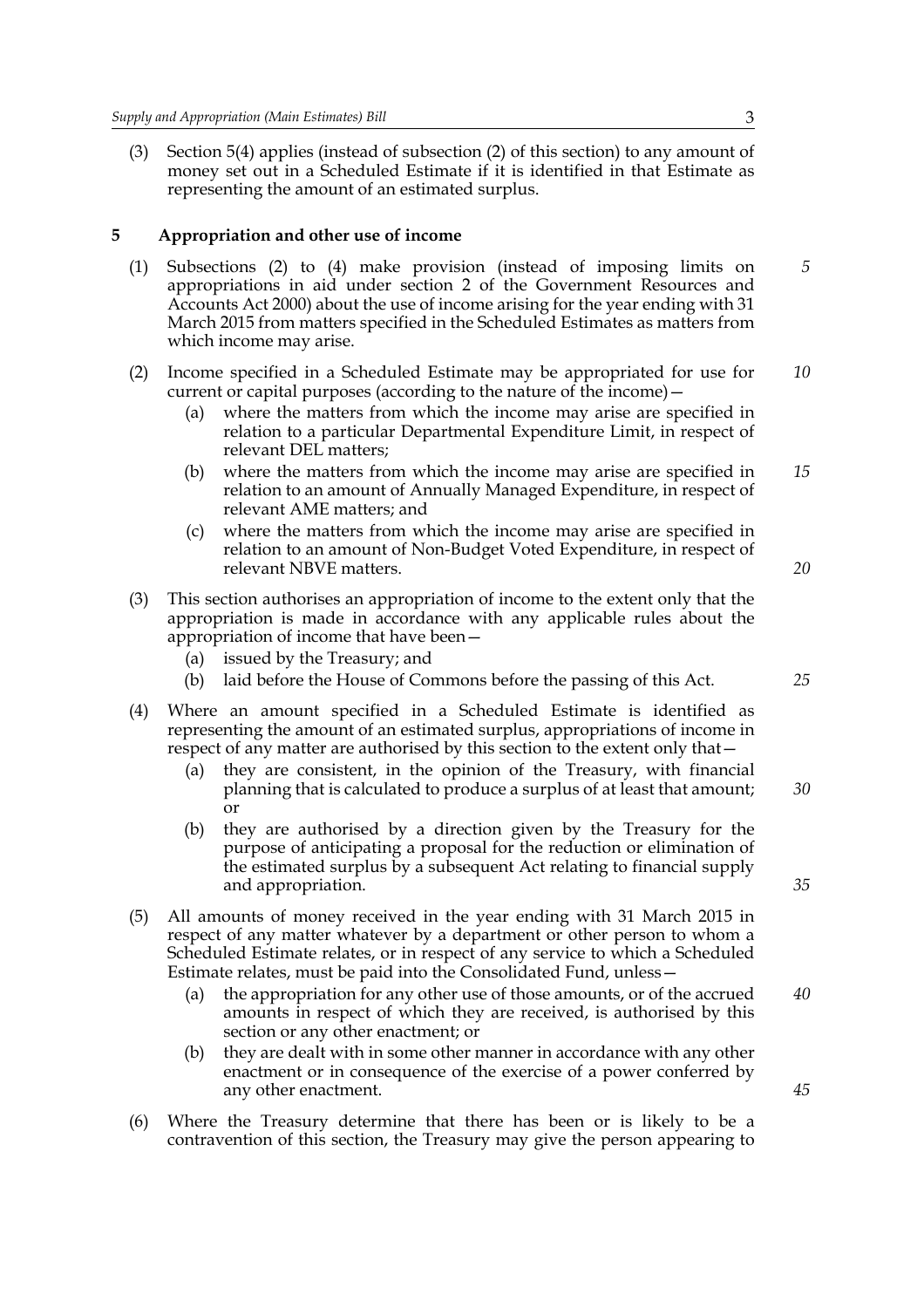them to be responsible for the contravention whatever directions the Treasury think fit for rectifying the situation.

(7) A direction by the Treasury under this section may be revoked or varied by a subsequent direction.

#### **6 Operation from beginning of financial year**

The appropriations and other provision made by sections 3 to 5 are to be treated as having had effect from the beginning of 1 April 2014.

#### **7 Interpretation**

 $(1)$  In this Act –

"estimated surplus" is to be read in accordance with subsection (2);

- "income" includes capital amounts but only to the extent that they have accrued in respect of actual or anticipated capital receipts or the acquisition of a capital asset;
- "relevant AME matter", in relation to an amount of Annually Managed Expenditure specified in a Scheduled Estimate, means a matter in relation to which that amount is identified as Annually Managed Expenditure;
- "relevant DEL matter", in relation to a Departmental Expenditure Limit specified in a Scheduled Estimate, means a matter expenditure relating to which is identified in that Estimate as to be included in the expenditure which is to be subject to that limit;
- "relevant NBVE matter", in relation to an amount of Non-Budget Voted Expenditure specified in a Scheduled Estimate, means a matter in relation to which that amount is identified as Non-Budget Voted Expenditure;

"Scheduled Estimates" means the Estimates set out in the Schedule to this Act (being the relevant part of Part 1 of each of the main Estimates as agreed by the House of Commons for the year ending 31 March 2015).

- (2) References in this Act to an amount identified in a Scheduled Estimate as representing the amount of an estimated surplus are references to an amount preceded by a minus sign.
- (3) In relation to the Scheduled Estimate for the House of Commons: Administration—
	- (a) the reference in section  $3(2)(b)$  to a net amount authorised subject to a particular Departmental Expenditure Limit is to be read as a reference to a net requirement identified in that Estimate as "Departmental Expenditure Limit equivalent";
	- (b) references in this Act to a "relevant DEL matter" are to be read as references to a matter expenditure relating to which is identified in that Estimate as to be included in the expenditure which is subject to a net requirement mentioned in paragraph (a);
	- (c) the reference in section 5(2)(a) to matters specified in relation to a particular Departmental Expenditure Limit is to be read as a reference to matters specified in that Estimate as matters from which income may arise.

*5*

*15*

*10*

*20*

*30*

*35*

*40*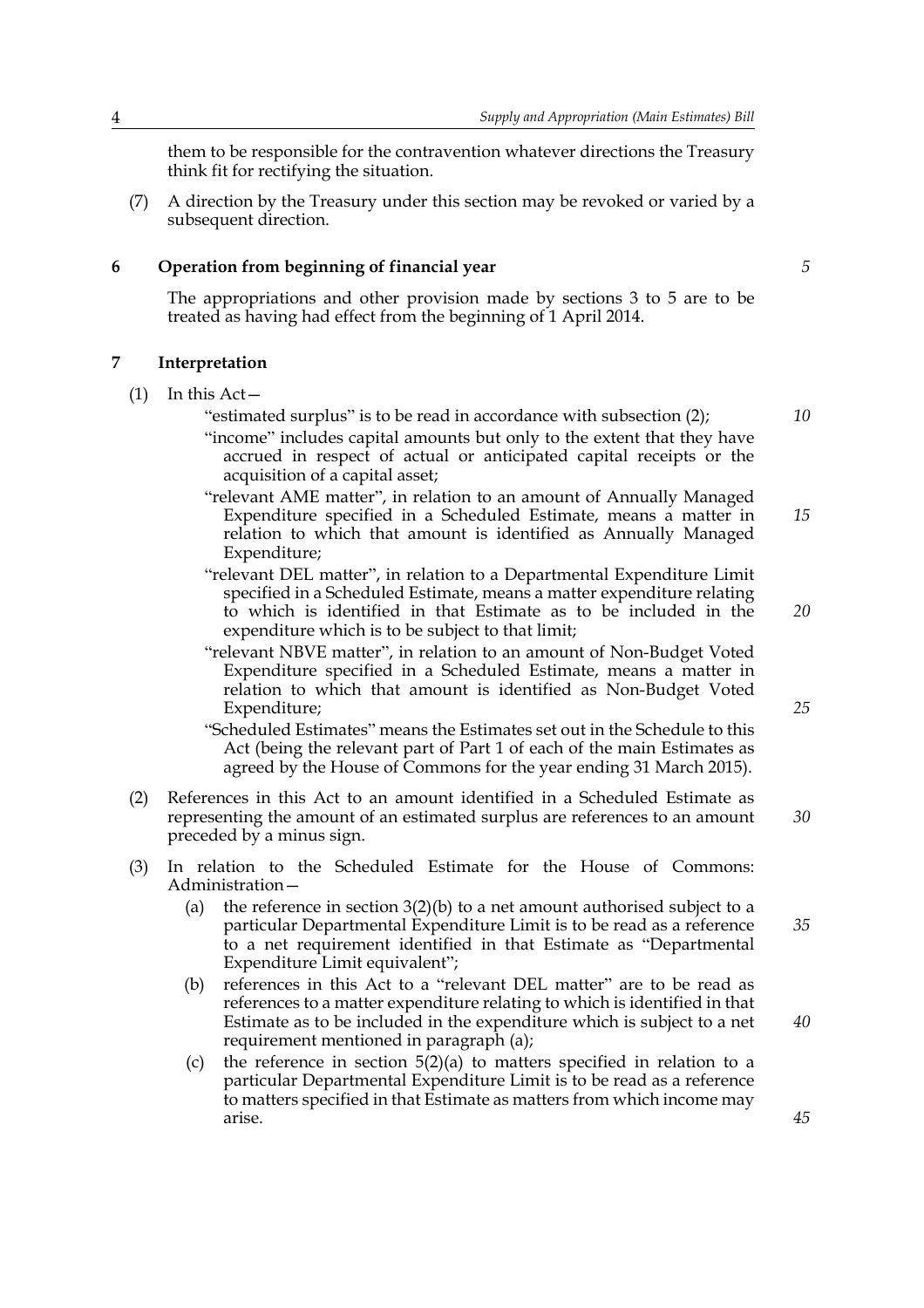## **8 Short title**

This Act may be cited as the Supply and Appropriation (Main Estimates) Act 2014.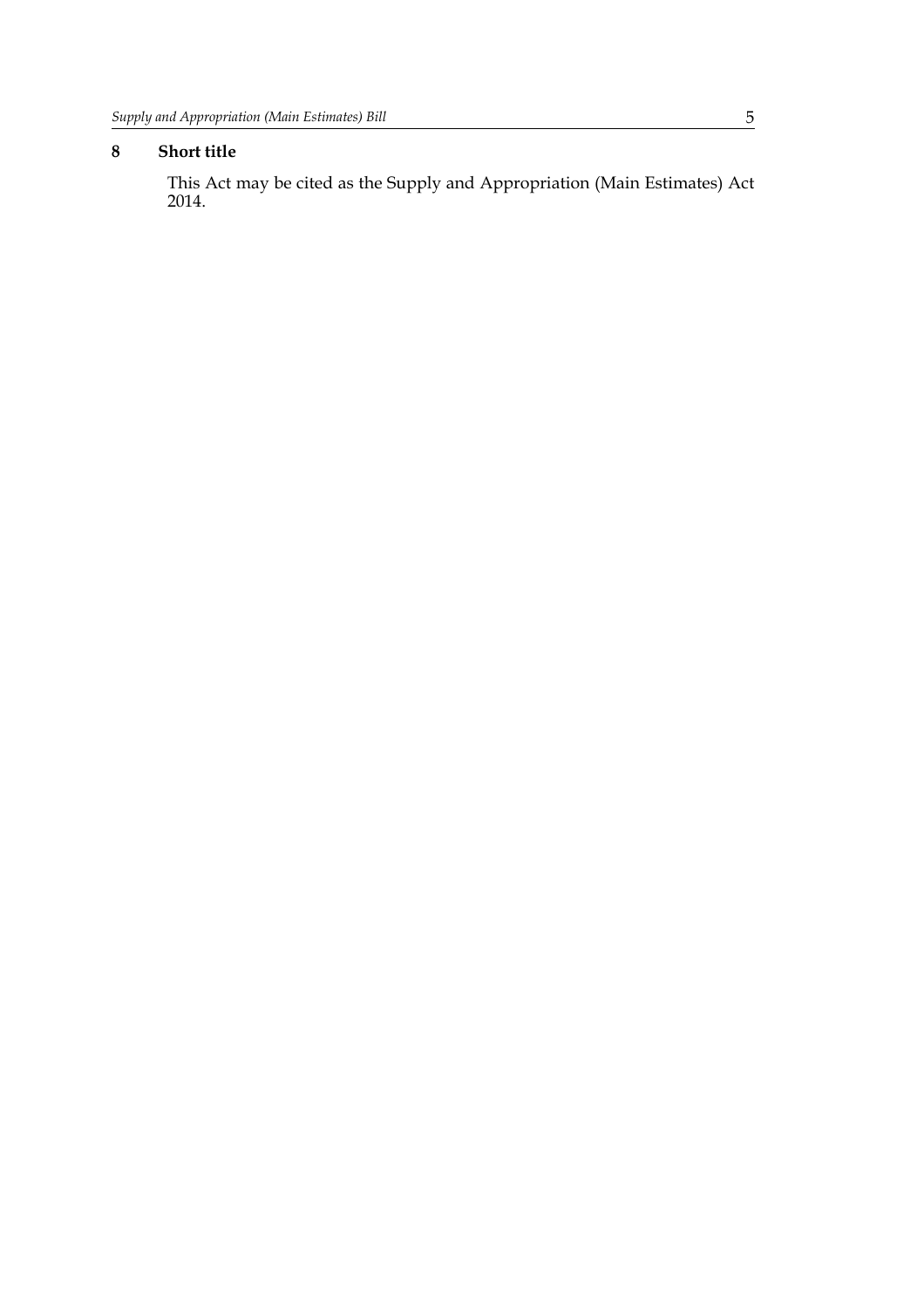## SCHEDULE Section 7

APPROPRIATIONS FOR FINANCIAL YEAR 2014-15